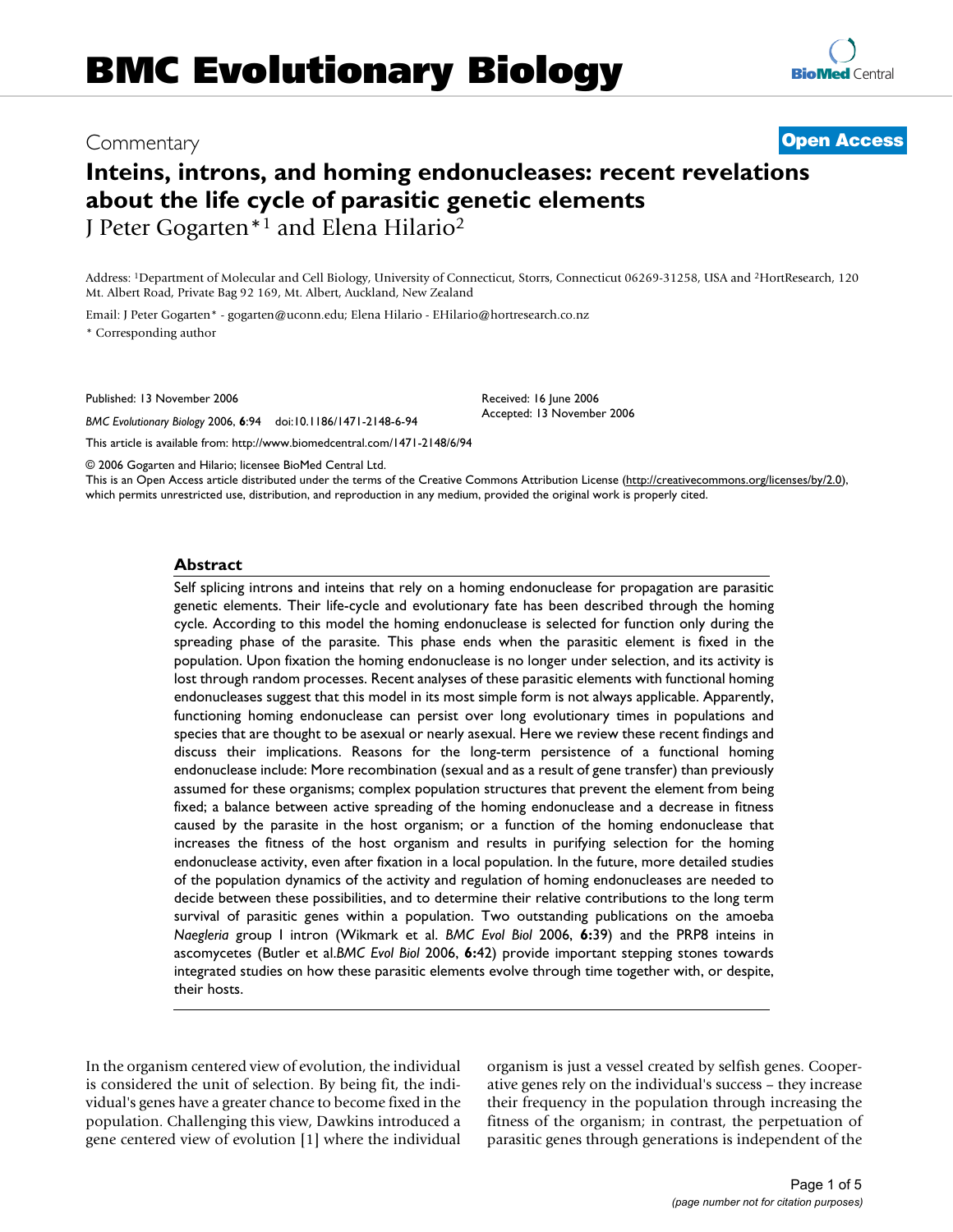host's fitness. The molecular parasites have gained their own individuality, and to understand their evolution, one has to consider their life cycle. Frequently, these parasitic elements are labeled as selfish genes; however, according to Dawkins [1] all genes are selfish, thus we prefer the label "parasitic" to reflect the fact that these genes are not cooperating to the benefit of the host organism.

Self splicing introns and inteins are remarkable examples of parasitic elements [2-7]. These molecular parasites can excise themselves of the host molecule (mRNA, rRNA or tRNA for introns; protein for inteins) and ligate the ends of the host molecule without perturbing its biological function. Some of these molecular parasites are equipped with homing endonucleases (HE) [8-10], which produce a single double-strand cut in the genomic DNA, usually in the intein- or intron-free allele of the infected gene. During DNA repair, the parasitic element is copied into the previously empty allele. In sexual populations this invasion of uninfected alleles leads to super Mendelian inheritance of the molecular parasites. It is curious to note that the spread of these parasites in the population relies on the different alleles being brought together through sex or gene transfer; however, many mobile elements with HE activity are found in organisms and organelles thought to be nearly clonal (e.g., mitochondria and prokaryotes) or relying on asexual genetic exchange, e.g., fungi [11] and amoeba [12] without known sexual recombination.

The fitness of the molecular parasite and the fitness of the organismal host walk separate roads [8,13]. For the parasite, fitness is reflected in its ability to spread in the population. Because of its splicing activity the parasite does not impact on the host protein function. The parasite actively colonizes all individuals until the entire population contains the intron/intein. Selection acts upon the splicing properties at all times, but for the HE activity selection only operates during invasion. When the parasitic element is fixed in the population, the HE function decays and is eventually lost. Goddard and Burt [13] first formulated the homing cycle (Fig. 1) for introns with HE activity; a modified model was applied to inteins [3,14].



#### Figure 1

Homing cycle of a parasitic genetic element (modified from [3, 13]). Recent findings suggest that due to complex population structure the cycle might not operate in synchrony in different subpopulations. The red arrows indicate the trajectory of the functioning HE and the black arrows the fate of the host gene. The precise loss can occur through recombination with an intein or intron free allele, or, in case of introns, through recombination with a reverse transcript of the spliced mRNA [39, 40].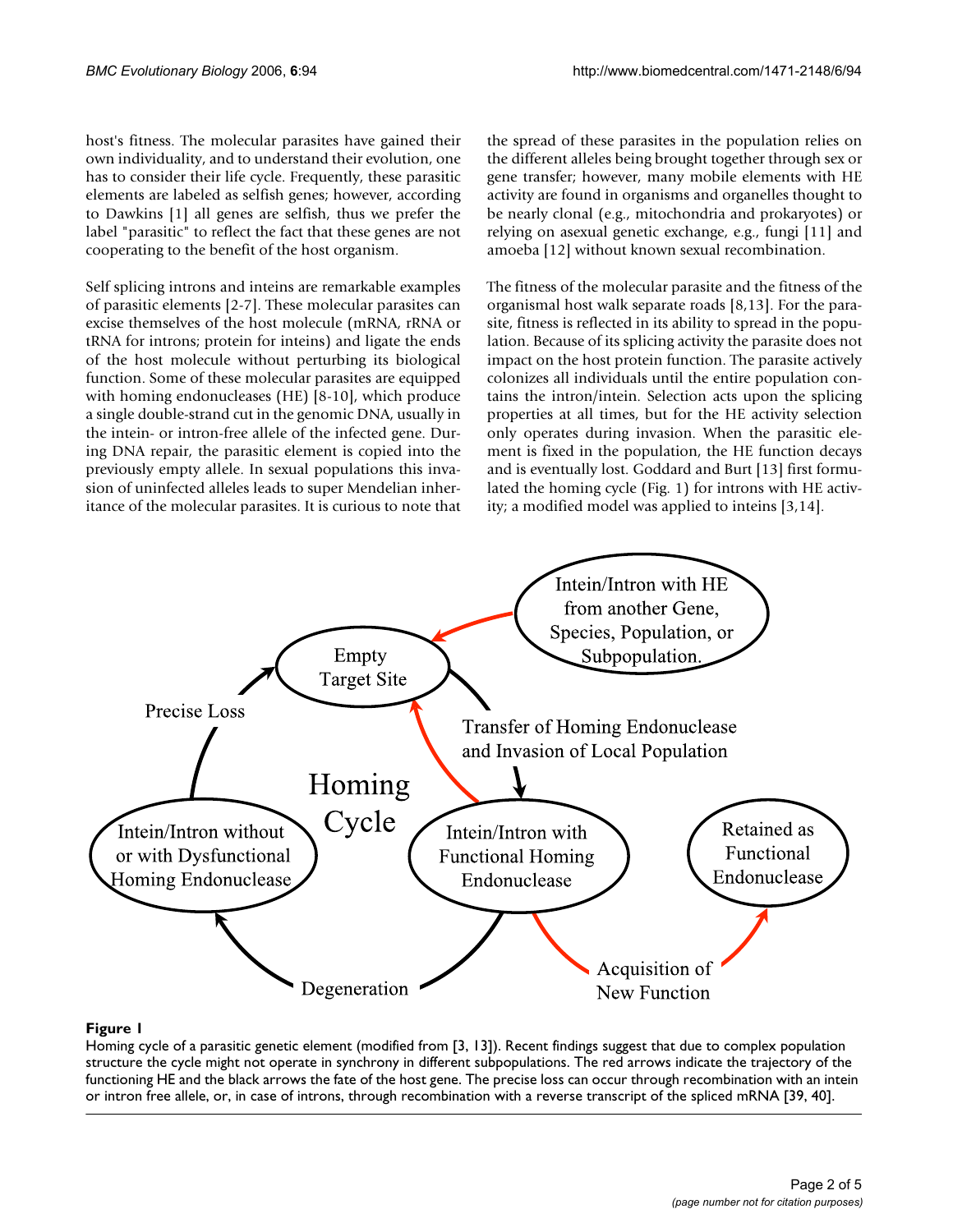Conceptually, the homing cycle should be formulated for interbreeding populations [3], i.e., the units in which the parasitic genetic element can be fixed; however, often species, not populations, were considered as units in which the HE containing element was fixed, and the presence of a gene with active HE was interpreted as reflecting gene exchange across species boundaries. These assumptions were frequently confirmed by more detailed analysis of species, host protein, and HE phylogenies [13-16]. The presence of HE containing introns and inteins thus becomes an indicator for DNA exchange events within or across the species boundaries, for example, transfers between mitochondrial genomes in plants and fungi [13- 16], or from eukaryotes to extreme thermophilic bacteria [17].

### **Recently discovered limitations of the homing cycle model**

Several recent findings challenge the general applicability of the homing cycle: in *Naegleria*, an apparently asexual amoeba, an intron with HE was reported to be of ancient origin, frequently lost in different lineages, but persisting as a functional enzyme in others [18]. And in three different orders of euascomycetes (Pezizomycota) inteins were discovered in the PRP8 gene [19], all inserted at the same location within the gene. The PRP8 intein has been horizontally transferred between euascomycetes and the basidiomycete *Cryptococcus* [19] but no evidence for transfer between the different lineages of euascomycetes was detected. Some of the PRP8 inteins in euascomycetes contain a functional HE under purifying selection, as judged by the ratio of synonymous to non-synonymous substitutions [19]. According to a recent attempt to date fungal evolution [20], the groups of euascomycetes that contain a PRP8 intein already diverged in the Late Proterozoic (i.e., before 540 million years BP). Could a functioning HE survive within a species over several hundred million years without interspecies transfer?

We discuss several possible explanations, not all complementary, for these findings:

(A) Sex and genetic exchange occur more frequently than assumed. Rare events of genetic exchange that bring HE containing alleles together with intron/intein free alleles might be sufficient to maintain the HE under purifying selection.

(B) The HE might have a function beneficial to the host. In case of *Bacillus* phages, introns with HE were reported to increase the fitness of their respective host by destroying the genomes of competing phages, containing a different HE, that co-infected the same host [21]. However, selection at the gene and the population level are interwoven tightly in this case and an alternative explanation considering only the gene's selfishness and competition of different HEs for target sites was proposed [22]. Many self splicing introns encode maturases that assist in the splicing reaction catalyzed by the intron [23], and some of these evolved from homing endonucleases [24]. Again selection at the different levels is interwoven, the intron now relies on the HE not only for spreading within the population, it also requires the HE for splicing. Without the maturase activity, the intron splices less effectively and thus the absence of the maturase/HE is detrimental to the host. The maturase is under purifying selection, as long as the intron is present. This sequence of events illustrates a neutral pathway to complexity [25]: The organism harboring the self-splicing intron is no better off than without the intron, but it now requires a more complex machinery to catalyze the splicing reaction, and the parts required for splicing now are under purifying selection. However, as long as the maturase/HE only acts on the encoding intron, the homing cycle could continue with the simultaneous deletion of the intron and the encoded maturase/HE. In *Saccharomyces cerevisiae* an endonuclease that triggers recombination events leading to mating type changes is a homolog of the HE containing intein in the vacuolar ATPase catalytic subunit [3,26,27]; and a genome rearrangement function was also suggested in *Thermococcus kodakaraensis* [28]. The acquisition of a new function that allowed the HE to exit from the homing cycle also occurred in plants and in soft corals where a mitochondrial mutS homolog fused twice independently with different HE types [29].

(C) The homing endonuclease might be maintained by balancing selection. Butler et al [19] suggested that the intein might decrease the fitness of the host organism. The long term survival of the functioning HE might result from the active invasion due to conversion of intein free alleles, balanced by the decreased propagation of the infected hosts. This balance could be achieved without the homing cycle operating in the population.

(D) The homing cycle might operate in subpopulations only. A low homing frequency might be sufficient to provide purifying selection for the HE function, but insufficient to fix the parasite in the whole population simultaneously. The process of fixation might be further delayed by a complex population structure. Decay and loss of the parasites' fitness already might occur in one subpopulation, whereas other subpopulations might be only at the beginning of the invasion phase. The resulting situation is comparable to waves in an excitable medium that run in circles, as in a fibrillating heart-muscle (reentry ventricular fibrillation[30,31]). In the spatial model the homing cycle operates on smaller sections of the population; the population or the species as a whole would be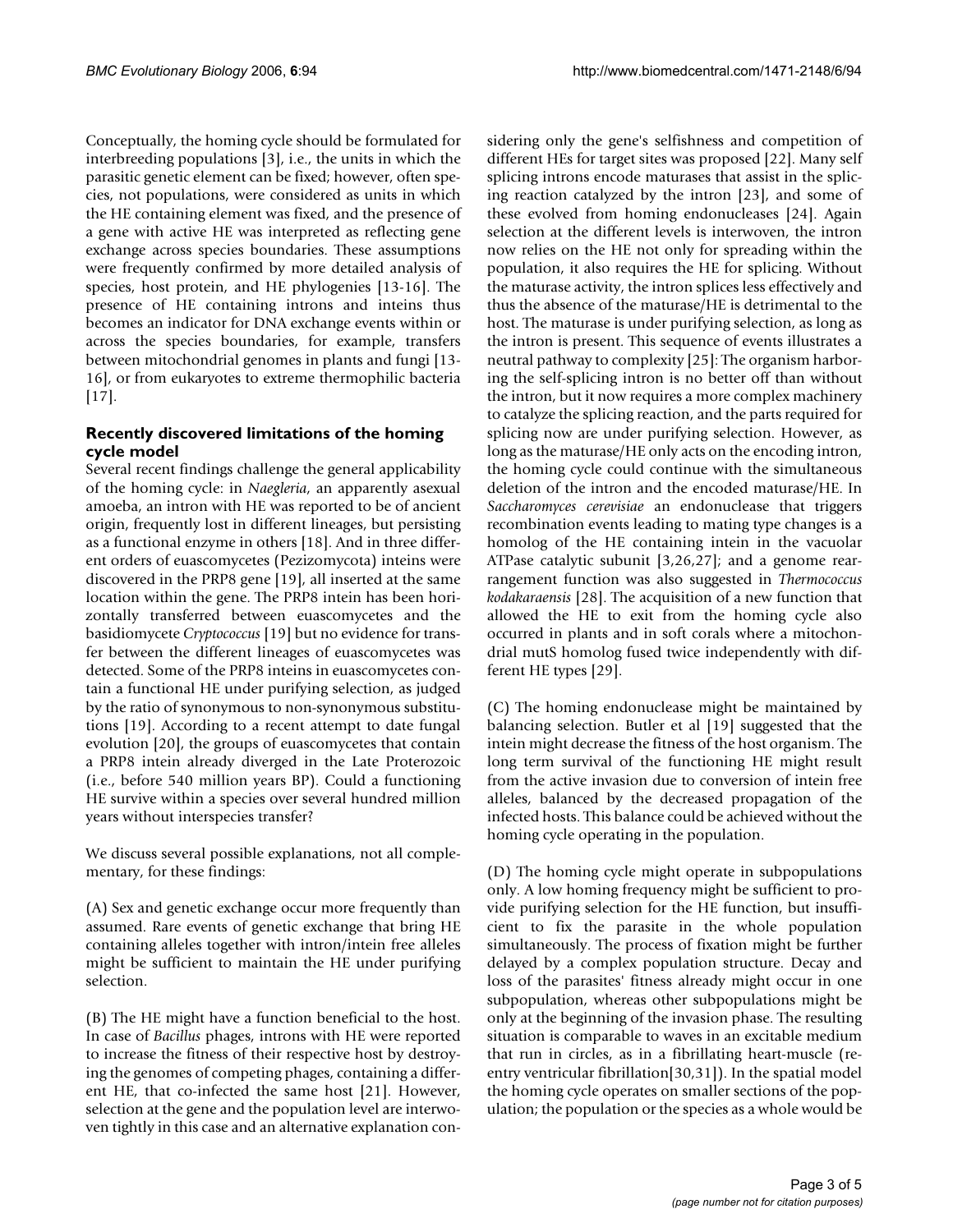out of synchrony. Reinvasion therefore can occur from within the species or population.

Hypothesis A is compatible with the other three scenarios, and the presence of a HE containing parasitic gene already suggests a low level of gene flow occurring in these presumably clonal organisms. It will be interesting to learn how the homing process in these organisms begins – in the best studied example, the *vma-1* intein in *Saccharomyces cerevisiae* [32-34], homing only occurs during meiosis [35,36]. Hypothesis B might explain the persistence of a class I intron, if the encoded HE had acquired a maturase function [24] acting in trans on other self-splicing introns; however, under this assumption it remains puzzling that most *Naegleria* isolates lost the intron. The same argument applies to the PRP8 intein: The acquisition of a new function is at odds with the presence of several PRP8 genes in euascomycetes that lost either the HE domain or the whole intein altogether. If the HE acquired a function beneficial to the host, why was it lost repeatedly during evolution?

Hypothesis C is unlikely to be a sufficient explanation on its own. It would require an exact balance between forces that increase and those that decrease the HE frequency. A slight shift away from the equilibrium would mean either fixation or extinction for the HE containing parasite. However, an approximate balance between decreased fitness of the host and active spreading of the parasitic element, combined with a complex population structure could lead to long persistence times without the homing cycle operating, especially when the selective disadvantage to the carrier and the mobility of the element were not the same in different subpopulations. This hypothesis on the surface appears similar to hypothesis D; however, in the absence of the homing cycle the empty target sites would not result from decay and loss of the parasitic element, but from the faster growth rate of the organisms that never possessed the element.

The asynchronous homing cycle (hypothesis D) is a likely contributor to the long term persistence of functional HE in a single species. To corroborate this hypothesis, and to differentiate it from hypothesis C, more detailed population studies need to be performed, including sampling of isolated subpopulations with limited migration between them, and thorough sampling of well mixed isolated populations. In addition, a sampling of related species is also necessary since the detection of interspecies transfers depends on a sufficient sampling of taxa. At present it cannot be excluded that some interspecies transfer of the HE went undetected.

The unexpected complexity in the life cycle of inteins reported by Butler and colleagues reinforces the need for detailed epidemiological studies of HE containing parasitic genes. These studies should be combined with attempts to better understand the biochemical and physiological regulation of the parasitic genes, with measurements of their effect on the fitness of their host, with determination of the transmission efficiency of the parasite, and with phylogenetic analyses that might reveal the frequency of HE loss form the parasitic gene. In case of introns the study of the epidemiological dynamics can be further complicated by several factors (see [37] for a recent review): HE genes and self-splicing introns can be considered independent parasites and a HE can associate with different introns that provide integration sites that are selectively neutral; self-splicing introns are frequently found in ribosomal RNA encoding genes that are present in multiple copies per genome; in addition to using HEs, introns can also be mobile through reverse splicing; and the HE function might also assist the splicing reaction. The epidemiological dynamics of the HE containing parasitic genes are complex, and the determination of the relevant parameters will require collaborative efforts by molecular biologists, microbial ecologists, and epidemiologists. However, these studies will be worthwhile, because they provide a chance to untangle the interactions between the selective forces acting at the molecular and the organismal levels, and they also will allow detection of low rates of gene flow between populations and possibly between species. These studies thus will constitute important steps towards a more detailed genome 'ecology' [38].

#### **References**

- 
- 1. Dawkins R: **The Selfish Gene.** Oxford University Press; 1976.<br>2. Liu XQ: **Protein-splicing intein: Genetic mobility, origin, a** 2. Liu XQ: **[Protein-splicing intein: Genetic mobility, origin, and](http://www.ncbi.nlm.nih.gov/entrez/query.fcgi?cmd=Retrieve&db=PubMed&dopt=Abstract&list_uids=11092822) [evolution.](http://www.ncbi.nlm.nih.gov/entrez/query.fcgi?cmd=Retrieve&db=PubMed&dopt=Abstract&list_uids=11092822)** *Annu Rev Genet* 2000, **34:**61-76.
- 3. Gogarten JP, Senejani AG, Zhaxybayeva O, Olendzenski L, Hilario E: **[Inteins: structure, function, and evolution.](http://www.ncbi.nlm.nih.gov/entrez/query.fcgi?cmd=Retrieve&db=PubMed&dopt=Abstract&list_uids=12142479)** *Annu Rev Microbiol* 2002, **56:**263-287.
- 4. Pietrokovski S: **[Intein spread and extinction in evolution.](http://www.ncbi.nlm.nih.gov/entrez/query.fcgi?cmd=Retrieve&db=PubMed&dopt=Abstract&list_uids=11485819)** *Trends Genet* 2001, **17(8):**465-472.
- 5. Derbyshire V, Belfort M: **[Lightning strikes twice: intron-intein](http://www.ncbi.nlm.nih.gov/entrez/query.fcgi?cmd=Retrieve&db=PubMed&dopt=Abstract&list_uids=9465018) [coincidence \[comment\].](http://www.ncbi.nlm.nih.gov/entrez/query.fcgi?cmd=Retrieve&db=PubMed&dopt=Abstract&list_uids=9465018)** *Proc Natl Acad Sci U S A* 1998, **95(4):**1356-1357.
- 6. Anraku Y, Mizutani R, Satow Y: **[Protein splicing: its discovery and](http://www.ncbi.nlm.nih.gov/entrez/query.fcgi?cmd=Retrieve&db=PubMed&dopt=Abstract&list_uids=16118114) [structural insight into novel chemical mechanisms.](http://www.ncbi.nlm.nih.gov/entrez/query.fcgi?cmd=Retrieve&db=PubMed&dopt=Abstract&list_uids=16118114)** *IUBMB Life* 2005, **57(8):**563-574.
- 7. Perler FB: **[InBase: the Intein Database.](http://www.ncbi.nlm.nih.gov/entrez/query.fcgi?cmd=Retrieve&db=PubMed&dopt=Abstract&list_uids=11752343)** *Nucleic Acids Res* 2002, **30(1):**383-384.
- 8. Gimble FS: **[Invasion of a multitude of genetic niches by mobile](http://www.ncbi.nlm.nih.gov/entrez/query.fcgi?cmd=Retrieve&db=PubMed&dopt=Abstract&list_uids=10754232) [endonuclease genes.](http://www.ncbi.nlm.nih.gov/entrez/query.fcgi?cmd=Retrieve&db=PubMed&dopt=Abstract&list_uids=10754232)** *FEMS Microbiol Lett* 2000, **185(2):**99-107.
- 9. Stoddard BL: **[Homing endonuclease structure and function.](http://www.ncbi.nlm.nih.gov/entrez/query.fcgi?cmd=Retrieve&db=PubMed&dopt=Abstract&list_uids=16336743)** *Q Rev Biophys* 2005, **38(1):**49-95.
- 10. Jurica MS, Stoddard BL: **[Homing endonucleases: structure, func](http://www.ncbi.nlm.nih.gov/entrez/query.fcgi?cmd=Retrieve&db=PubMed&dopt=Abstract&list_uids=10487208)[tion and evolution.](http://www.ncbi.nlm.nih.gov/entrez/query.fcgi?cmd=Retrieve&db=PubMed&dopt=Abstract&list_uids=10487208)** *Cell Mol Life Sci* 1999, **55(10):**1304-1326.
- 11. Taylor J, Jacobson D, Fisher M: [THE EVOLUTION OF ASEX-](http://www.ncbi.nlm.nih.gov/entrez/query.fcgi?cmd=Retrieve&db=PubMed&dopt=Abstract&list_uids=11701822)**[UAL FUNGI: Reproduction, Speciation and Classification.](http://www.ncbi.nlm.nih.gov/entrez/query.fcgi?cmd=Retrieve&db=PubMed&dopt=Abstract&list_uids=11701822)** *Annu Rev Phytopathol* 1999, **37:**197-246.
- 12. De Jonckheere JF: **A century of research on the amoebaflagellate genus Naegleria.** *Acta Protozool* 2002, **41:**309 -3342.
- 13. Goddard MR, Burt A: **[Recurrent invasion and extinction of a](http://www.ncbi.nlm.nih.gov/entrez/query.fcgi?cmd=Retrieve&db=PubMed&dopt=Abstract&list_uids=10570167) [selfish gene.](http://www.ncbi.nlm.nih.gov/entrez/query.fcgi?cmd=Retrieve&db=PubMed&dopt=Abstract&list_uids=10570167)** *Proc Natl Acad Sci U S A* 1999, **96(24):**13880-13885.
- 14. Koufopanou V, Goddard MR, Burt A: **[Adaptation for Horizontal](http://www.ncbi.nlm.nih.gov/entrez/query.fcgi?cmd=Retrieve&db=PubMed&dopt=Abstract&list_uids=11861883) [Transfer in a Homing Endonuclease.](http://www.ncbi.nlm.nih.gov/entrez/query.fcgi?cmd=Retrieve&db=PubMed&dopt=Abstract&list_uids=11861883)** *Mol Biol Evol* 2002, **19(3):**239-246.